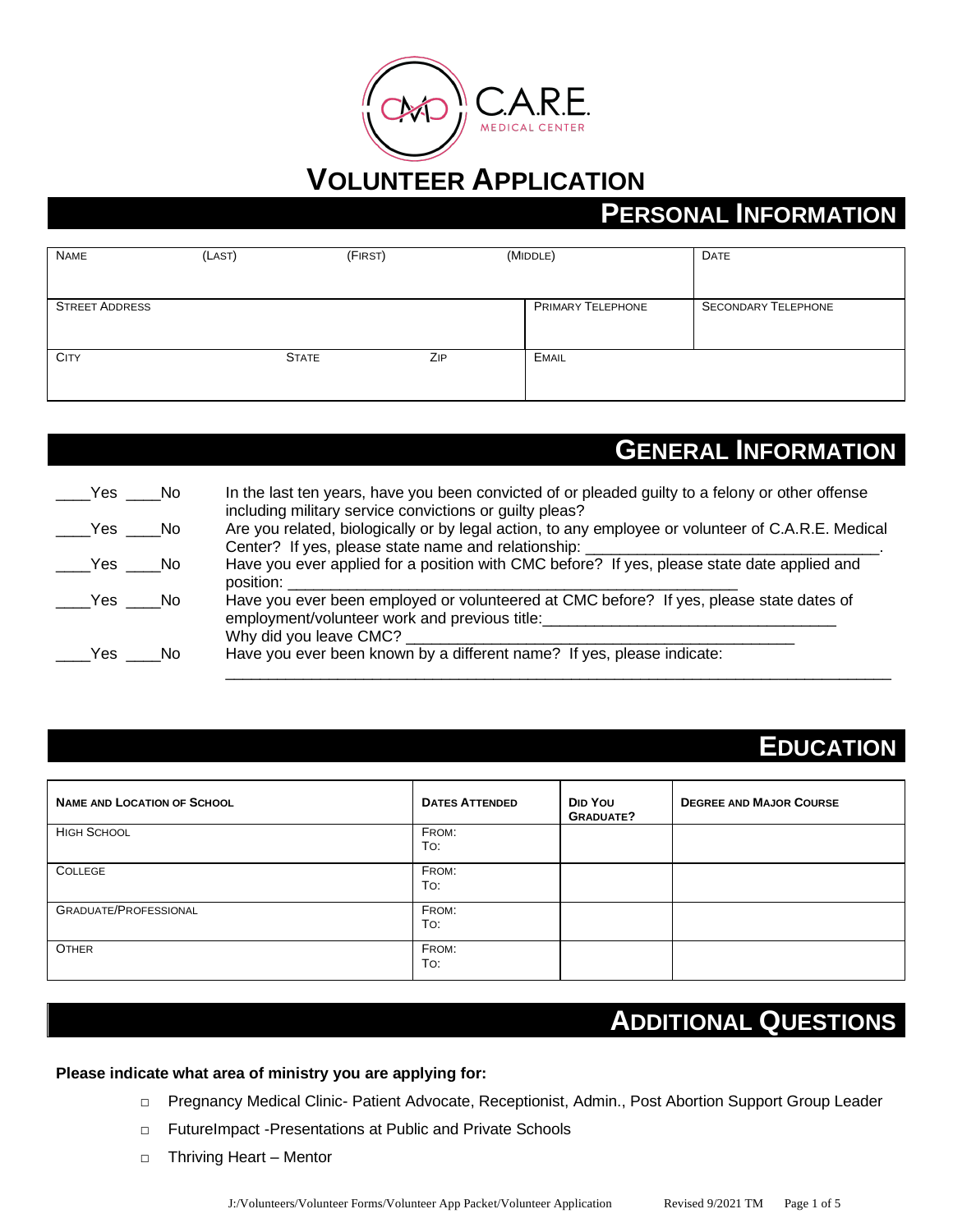- □ Mary's Inn Maternity Home
- □ Social Media, Newsletter
- □ Boutique- Sorting, organizing, taking inventory
- □ Other: Please specify position \_\_\_\_\_\_\_\_

1. Do you agree, without reservation, with CMC's Operating Statements? Yes No (Please Circle One) If not, for which statements do your personal beliefs differ?

 $\_$  ,  $\_$  ,  $\_$  ,  $\_$  ,  $\_$  ,  $\_$  ,  $\_$  ,  $\_$  ,  $\_$  ,  $\_$  ,  $\_$  ,  $\_$  ,  $\_$  ,  $\_$  ,  $\_$  ,  $\_$  ,  $\_$  ,  $\_$  ,  $\_$  ,  $\_$  ,  $\_$  ,  $\_$  ,  $\_$  ,  $\_$  ,  $\_$  ,  $\_$  ,  $\_$  ,  $\_$  ,  $\_$  ,  $\_$  ,  $\_$  ,  $\_$  ,  $\_$  ,  $\_$  ,  $\_$  ,  $\_$  ,  $\_$  ,  $\_$  ,  $\_$  ,  $\_$  ,  $\_$  ,  $\_$  ,  $\_$  ,  $\_$  ,  $\_$  ,  $\_$  ,  $\_$  ,  $\_$  ,  $\_$  ,  $\_$  ,  $\_$  ,  $\_$  ,  $\_$  ,  $\_$  ,  $\_$  ,  $\_$  ,  $\_$  ,  $\_$  ,  $\_$  ,  $\_$  ,  $\_$  ,  $\_$  ,  $\_$  ,  $\_$  ,  $\_$  ,  $\_$  ,  $\_$  ,  $\_$  ,  $\_$  ,  $\_$  ,  $\_$  ,  $\_$  ,  $\_$  ,  $\_$  ,  $\_$  ,  $\_$  ,  $\_$  ,  $\_$  ,  $\_$  ,  $\_$  ,  $\_$  ,  $\_$  ,  $\_$  ,  $\_$  ,  $\_$  ,  $\_$  ,  $\_$  ,  $\_$  ,  $\_$  ,  $\_$  ,  $\_$  ,  $\_$  ,  $\_$  ,  $\_$  ,  $\_$  ,  $\_$  ,  $\_$  ,  $\_$  ,  $\_$  ,  $\_$  ,  $\_$  ,  $\_$  ,  $\_$  ,  $\_$  ,  $\_$  ,  $\_$  ,  $\_$  ,  $\_$  ,  $\_$  ,  $\_$  ,  $\_$  ,

 $\overline{\phantom{a}}$  ,  $\overline{\phantom{a}}$  ,  $\overline{\phantom{a}}$  ,  $\overline{\phantom{a}}$  ,  $\overline{\phantom{a}}$  ,  $\overline{\phantom{a}}$  ,  $\overline{\phantom{a}}$  ,  $\overline{\phantom{a}}$  ,  $\overline{\phantom{a}}$  ,  $\overline{\phantom{a}}$  ,  $\overline{\phantom{a}}$  ,  $\overline{\phantom{a}}$  ,  $\overline{\phantom{a}}$  ,  $\overline{\phantom{a}}$  ,  $\overline{\phantom{a}}$  ,  $\overline{\phantom{a}}$  $\_$  ,  $\_$  ,  $\_$  ,  $\_$  ,  $\_$  ,  $\_$  ,  $\_$  ,  $\_$  ,  $\_$  ,  $\_$  ,  $\_$  ,  $\_$  ,  $\_$  ,  $\_$  ,  $\_$  ,  $\_$  ,  $\_$  ,  $\_$  ,  $\_$  ,  $\_$  ,  $\_$  ,  $\_$  ,  $\_$  ,  $\_$  ,  $\_$  ,  $\_$  ,  $\_$  ,  $\_$  ,  $\_$  ,  $\_$  ,  $\_$  ,  $\_$  ,  $\_$  ,  $\_$  ,  $\_$  ,  $\_$  ,  $\_$  ,  $\_$  ,  $\_$  ,  $\_$  ,  $\_$  ,  $\_$  ,  $\_$  ,  $\_$  ,  $\_$  ,  $\_$  ,  $\_$  ,  $\_$  ,  $\_$  ,  $\_$  ,  $\_$  ,  $\_$  ,  $\_$  ,  $\_$  ,  $\_$  ,  $\_$  ,  $\_$  ,  $\_$  ,  $\_$  ,  $\_$  ,  $\_$  ,  $\_$  ,  $\_$  ,  $\_$  ,  $\_$  ,  $\_$  ,  $\_$  ,  $\_$  ,  $\_$  ,  $\_$  ,  $\_$  ,  $\_$  ,  $\_$  ,  $\_$  ,

 $\_$  ,  $\_$  ,  $\_$  ,  $\_$  ,  $\_$  ,  $\_$  ,  $\_$  ,  $\_$  ,  $\_$  ,  $\_$  ,  $\_$  ,  $\_$  ,  $\_$  ,  $\_$  ,  $\_$  ,  $\_$  ,  $\_$  ,  $\_$  ,  $\_$  ,  $\_$  ,  $\_$  ,  $\_$  ,  $\_$  ,  $\_$  ,  $\_$  ,  $\_$  ,  $\_$  ,  $\_$  ,  $\_$  ,  $\_$  ,  $\_$  ,  $\_$  ,  $\_$  ,  $\_$  ,  $\_$  ,  $\_$  ,  $\_$  ,  $\_$  ,  $\_$  ,  $\_$  ,  $\_$  ,  $\_$  ,  $\_$  ,  $\_$  ,  $\_$  ,  $\_$  ,  $\_$  ,  $\_$  ,  $\_$  ,  $\_$  ,  $\_$  ,  $\_$  ,  $\_$  ,  $\_$  ,  $\_$  ,  $\_$  ,  $\_$  ,  $\_$  ,  $\_$  ,  $\_$  ,  $\_$  ,  $\_$  ,  $\_$  ,  $\_$  ,  $\_$  ,  $\_$  ,  $\_$  ,  $\_$  ,  $\_$  ,  $\_$  ,  $\_$  ,  $\_$  ,  $\_$  ,  $\_$  ,  $\overline{\phantom{a}}$  ,  $\overline{\phantom{a}}$  ,  $\overline{\phantom{a}}$  ,  $\overline{\phantom{a}}$  ,  $\overline{\phantom{a}}$  ,  $\overline{\phantom{a}}$  ,  $\overline{\phantom{a}}$  ,  $\overline{\phantom{a}}$  ,  $\overline{\phantom{a}}$  ,  $\overline{\phantom{a}}$  ,  $\overline{\phantom{a}}$  ,  $\overline{\phantom{a}}$  ,  $\overline{\phantom{a}}$  ,  $\overline{\phantom{a}}$  ,  $\overline{\phantom{a}}$  ,  $\overline{\phantom{a}}$ 

2. What interests you about working in this type of ministry?

3. What personal strengths/skills do you bring to this position?

4. We offer a Post Abortion Support Group for women who have experienced an abortion in their past. Your answer to this question is confidential. Volunteers are required to participate in this group for the purpose of finding freedom and to better help the women we serve. Have you had an abortion? If so how long ago and have you been through a post abortion support group?

 $\_$  ,  $\_$  ,  $\_$  ,  $\_$  ,  $\_$  ,  $\_$  ,  $\_$  ,  $\_$  ,  $\_$  ,  $\_$  ,  $\_$  ,  $\_$  ,  $\_$  ,  $\_$  ,  $\_$  ,  $\_$  ,  $\_$  ,  $\_$  ,  $\_$  ,  $\_$  ,  $\_$  ,  $\_$  ,  $\_$  ,  $\_$  ,  $\_$  ,  $\_$  ,  $\_$  ,  $\_$  ,  $\_$  ,  $\_$  ,  $\_$  ,  $\_$  ,  $\_$  ,  $\_$  ,  $\_$  ,  $\_$  ,  $\_$  ,  $\overline{\phantom{a}}$  ,  $\overline{\phantom{a}}$  ,  $\overline{\phantom{a}}$  ,  $\overline{\phantom{a}}$  ,  $\overline{\phantom{a}}$  ,  $\overline{\phantom{a}}$  ,  $\overline{\phantom{a}}$  ,  $\overline{\phantom{a}}$  ,  $\overline{\phantom{a}}$  ,  $\overline{\phantom{a}}$  ,  $\overline{\phantom{a}}$  ,  $\overline{\phantom{a}}$  ,  $\overline{\phantom{a}}$  ,  $\overline{\phantom{a}}$  ,  $\overline{\phantom{a}}$  ,  $\overline{\phantom{a}}$  $\overline{\phantom{a}}$  ,  $\overline{\phantom{a}}$  ,  $\overline{\phantom{a}}$  ,  $\overline{\phantom{a}}$  ,  $\overline{\phantom{a}}$  ,  $\overline{\phantom{a}}$  ,  $\overline{\phantom{a}}$  ,  $\overline{\phantom{a}}$  ,  $\overline{\phantom{a}}$  ,  $\overline{\phantom{a}}$  ,  $\overline{\phantom{a}}$  ,  $\overline{\phantom{a}}$  ,  $\overline{\phantom{a}}$  ,  $\overline{\phantom{a}}$  ,  $\overline{\phantom{a}}$  ,  $\overline{\phantom{a}}$ 

5. Please list any experience, skills, honors, awards, or information you feel may be helpful to us in considering your application.

 $\_$  ,  $\_$  ,  $\_$  ,  $\_$  ,  $\_$  ,  $\_$  ,  $\_$  ,  $\_$  ,  $\_$  ,  $\_$  ,  $\_$  ,  $\_$  ,  $\_$  ,  $\_$  ,  $\_$  ,  $\_$  ,  $\_$  ,  $\_$  ,  $\_$  ,  $\_$  ,  $\_$  ,  $\_$  ,  $\_$  ,  $\_$  ,  $\_$  ,  $\_$  ,  $\_$  ,  $\_$  ,  $\_$  ,  $\_$  ,  $\_$  ,  $\_$  ,  $\_$  ,  $\_$  ,  $\_$  ,  $\_$  ,  $\_$  ,  $\overline{\phantom{a}}$  ,  $\overline{\phantom{a}}$  ,  $\overline{\phantom{a}}$  ,  $\overline{\phantom{a}}$  ,  $\overline{\phantom{a}}$  ,  $\overline{\phantom{a}}$  ,  $\overline{\phantom{a}}$  ,  $\overline{\phantom{a}}$  ,  $\overline{\phantom{a}}$  ,  $\overline{\phantom{a}}$  ,  $\overline{\phantom{a}}$  ,  $\overline{\phantom{a}}$  ,  $\overline{\phantom{a}}$  ,  $\overline{\phantom{a}}$  ,  $\overline{\phantom{a}}$  ,  $\overline{\phantom{a}}$  $\_$  ,  $\_$  ,  $\_$  ,  $\_$  ,  $\_$  ,  $\_$  ,  $\_$  ,  $\_$  ,  $\_$  ,  $\_$  ,  $\_$  ,  $\_$  ,  $\_$  ,  $\_$  ,  $\_$  ,  $\_$  ,  $\_$  ,  $\_$  ,  $\_$  ,  $\_$  ,  $\_$  ,  $\_$  ,  $\_$  ,  $\_$  ,  $\_$  ,  $\_$  ,  $\_$  ,  $\_$  ,  $\_$  ,  $\_$  ,  $\_$  ,  $\_$  ,  $\_$  ,  $\_$  ,  $\_$  ,  $\_$  ,  $\_$  ,

6. CMC is an interdenominational, Christian organization. Would you be willing to work in harmony and cooperation with other Christians whose doctrine may differ from your own? Yes No (Please Circle One)

 $\_$  ,  $\_$  ,  $\_$  ,  $\_$  ,  $\_$  ,  $\_$  ,  $\_$  ,  $\_$  ,  $\_$  ,  $\_$  ,  $\_$  ,  $\_$  ,  $\_$  ,  $\_$  ,  $\_$  ,  $\_$  ,  $\_$  ,  $\_$  ,  $\_$  ,  $\_$  ,  $\_$  ,  $\_$  ,  $\_$  ,  $\_$  ,  $\_$  ,  $\_$  ,  $\_$  ,  $\_$  ,  $\_$  ,  $\_$  ,  $\_$  ,  $\_$  ,  $\_$  ,  $\_$  ,  $\_$  ,  $\_$  ,  $\_$  ,  $\_$  ,  $\_$  ,  $\_$  ,  $\_$  ,  $\_$  ,  $\_$  ,  $\_$  ,  $\_$  ,  $\_$  ,  $\_$  ,  $\_$  ,  $\_$  ,  $\_$  ,  $\_$  ,  $\_$  ,  $\_$  ,  $\_$  ,  $\_$  ,  $\_$  ,  $\_$  ,  $\_$  ,  $\_$  ,  $\_$  ,  $\_$  ,  $\_$  ,  $\_$  ,  $\_$  ,  $\_$  ,  $\_$  ,  $\_$  ,  $\_$  ,  $\_$  ,  $\_$  ,  $\_$  ,  $\_$  ,  $\_$  ,  $\_$  ,  $\_$  ,  $\_$  ,  $\_$  ,  $\_$  ,  $\_$  ,  $\_$  ,  $\_$  ,  $\_$  ,  $\_$  ,  $\_$  ,  $\_$  ,  $\_$  ,  $\_$  ,  $\_$  ,  $\_$  ,  $\_$  ,  $\_$  ,  $\_$  ,  $\_$  ,  $\_$  ,  $\_$  ,  $\_$  ,  $\_$  ,  $\_$  ,  $\_$  ,  $\_$  ,  $\_$  ,  $\_$  ,  $\_$  ,  $\_$  ,  $\_$  ,  $\_$  ,  $\_$  ,  $\_$  ,  $\_$  ,  $\_$  ,  $\_$  ,

7. If you consider yourself a Christian, briefly describe how and when you became a Christian.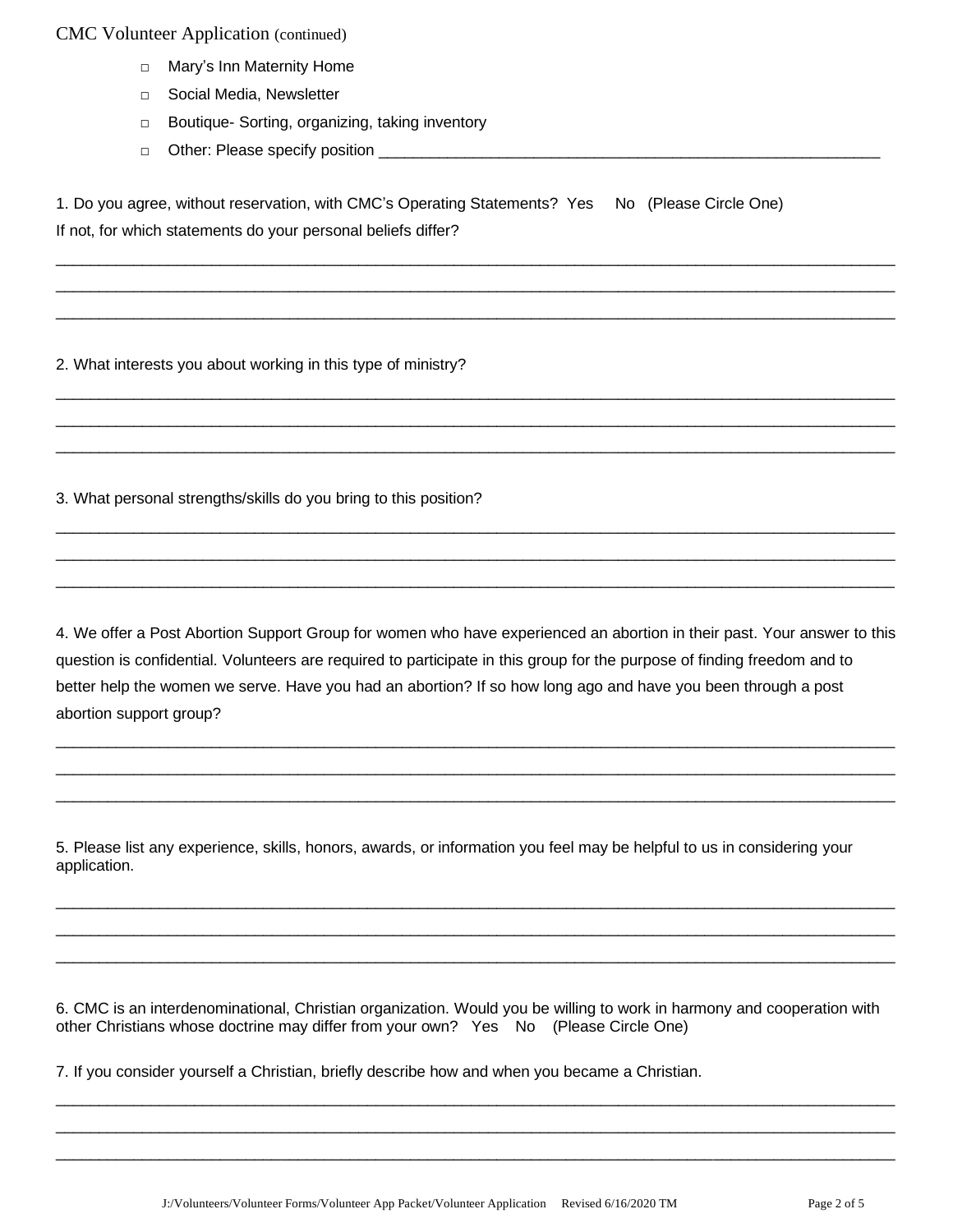8. What do you do to keep growing in your relationship with the Lord?

9. How has God been working in your life recently?

10. Do you have a mentor in your life? How do they help you in your spiritual walk?

11. Do you have a prayer partner? How often do you pray together?

12. In what areas do ou feel you would like to grow in your faith?

#### **Church Affiliation Information**

 $\overline{\phantom{0}}$ 

| Do you have a church fellowship you attend on a regular basis? Yes No (Please Circle One) |  |  |
|-------------------------------------------------------------------------------------------|--|--|
| If not, please explain:                                                                   |  |  |

| Church: |  |  |
|---------|--|--|
| Pastor: |  |  |

Phone:  $(\_\_)$ 

Please list any other faith-based groups that you are involved with: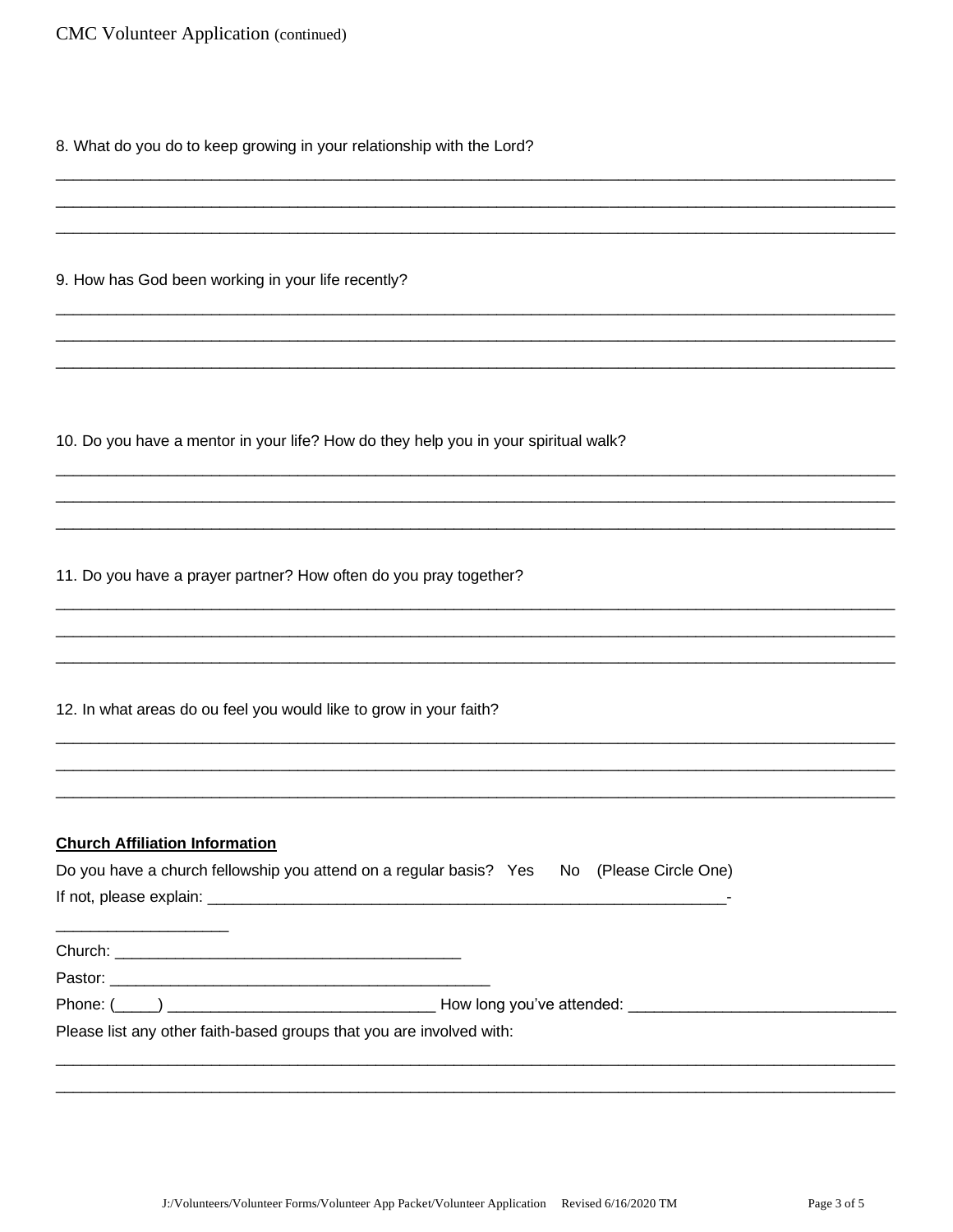#### **Volunteer Experience**

*Please list your volunteer experience, starting with the most recent. Use the back of this page if needed.*

| <b>Organization Name</b> | Years of<br><b>Service</b> | <b>Description of Responsibilities</b> |  |  |
|--------------------------|----------------------------|----------------------------------------|--|--|
|                          |                            |                                        |  |  |
|                          |                            |                                        |  |  |
|                          |                            |                                        |  |  |
|                          |                            |                                        |  |  |
|                          |                            |                                        |  |  |
|                          |                            |                                        |  |  |
|                          |                            |                                        |  |  |
|                          |                            |                                        |  |  |
|                          |                            |                                        |  |  |

### **REFERENCES**

Please provide the names and addresses of three (3) character references. These references should include your pastor and two people familiar with your skills/experience. No family members.

| Name | <b>Mailing Address &amp; Email Address</b> | <b>Position</b> | How long have you<br>known this individual? |
|------|--------------------------------------------|-----------------|---------------------------------------------|
|      |                                            |                 |                                             |
|      |                                            |                 |                                             |
|      |                                            |                 |                                             |

# **BACKGROUND CHECK**

**All CMC staff and volunteers must pass a background check prior to serving in our center. In addition, please answer the following questions:**

*\_\_\_\_\_\_\_\_\_\_\_\_\_\_\_\_\_\_\_\_\_\_\_\_\_\_\_\_\_\_\_\_\_\_\_\_\_\_\_\_\_\_\_\_\_\_\_\_\_\_\_\_\_\_\_\_\_\_\_\_\_\_\_\_\_\_\_\_\_\_\_\_\_\_\_\_\_\_\_\_\_\_\_\_\_\_\_\_ \_\_\_\_\_\_\_\_\_\_\_\_\_\_\_\_\_\_\_\_\_\_\_\_\_\_\_\_\_\_\_\_\_\_\_\_\_\_\_\_\_\_\_\_\_\_\_\_\_\_\_\_\_\_\_\_\_\_\_\_\_\_\_\_\_\_\_\_\_\_\_\_\_\_\_\_\_\_\_\_\_\_\_\_\_\_\_\_*

1. Have you ever been cautioned, charged, or convicted of a criminal offense? YES NO *If yes, please explain:* 

2. Have you ever been accused or convicted of abuse to children or adults? YES NO